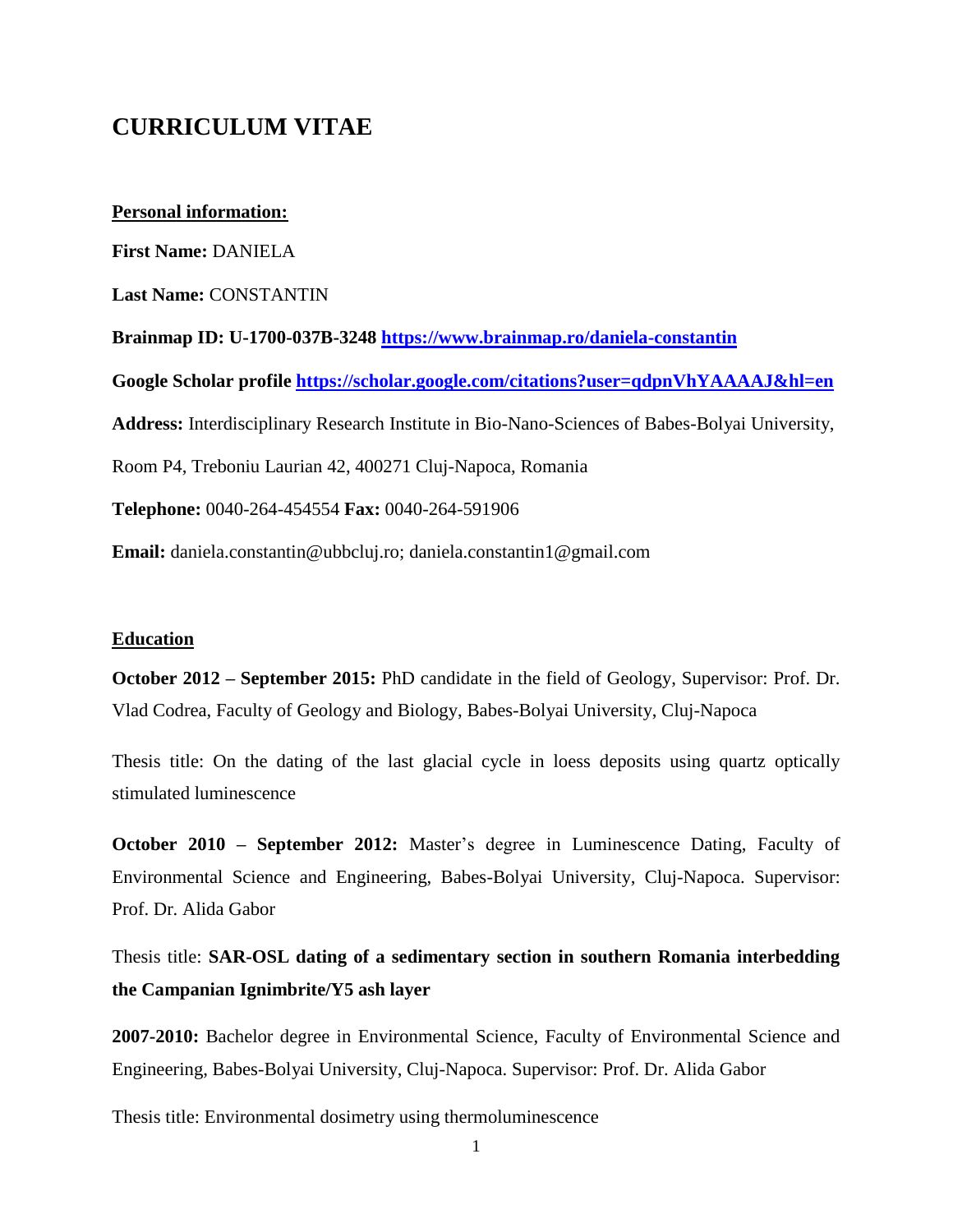#### **Employment record**

**October 2016 – present:** Scientific researcher grade III at the Luminescence Dating and Dosimetry Laboratory, Institute of Interdisciplinary Research in Bio-Nano-Sciences of Babes-Bolyai University, Cluj-Napoca

**September 2011 – October 2016:** Assistant Researcher at the Luminescence Dating and Dosimetry Laboratory, Institute of Interdisciplinary Research in Bio-Nano-Sciences of Babes-Bolyai University

#### **Scientific record**

# *Research grants (selection)*

**September 2020 – August 2020 –** Principal Investigator of the project *To what extent can uncertainties on luminescence ages be reduced: a field study on the variability of ages obtained on coeval sedimentary samples. UEFISCDI PN-III-P1-1.1-PD-2019-0895*

**April 2016 – March 2020 –** Postdoctoral researcher in the project *Integrated absolute dating approach for terrestrial records of past climate using trapped charge methods, INTERTRAP Starting Grant Horizon 2020* lead by Prof. Dr. Alida Timar-Gabor

**October-December 2019**/**April – July 2020** – Postdoctoral researcher in the project *Cave deposits as archives of climate and environmental changes. A Center of Excellence in speleological research*, EEA-RO-NO-2018-0126 lead by. Dr. Silviu Constantin

**November 2016 – March 2020 (intermittently, 14 months total)** – Member in the project *Premierea H2020 Integrated absolute dating approach for terrestrial records of past climate using trapped charge (INTERTRAP). UEFISCDI PN-III-P3-3.6-H2020-2016-0015* lead by Prof. Dr. Alida Gabor

**October 2015 – April 2016** – Member in the project *Habitat, environment and natural resources in the Lower Danube Basin in pre- and proto-history. UEFISCDI PN-II-PT-PCCA-2013-4-1308* lead by Acad. Dr. Alexandru Vulpe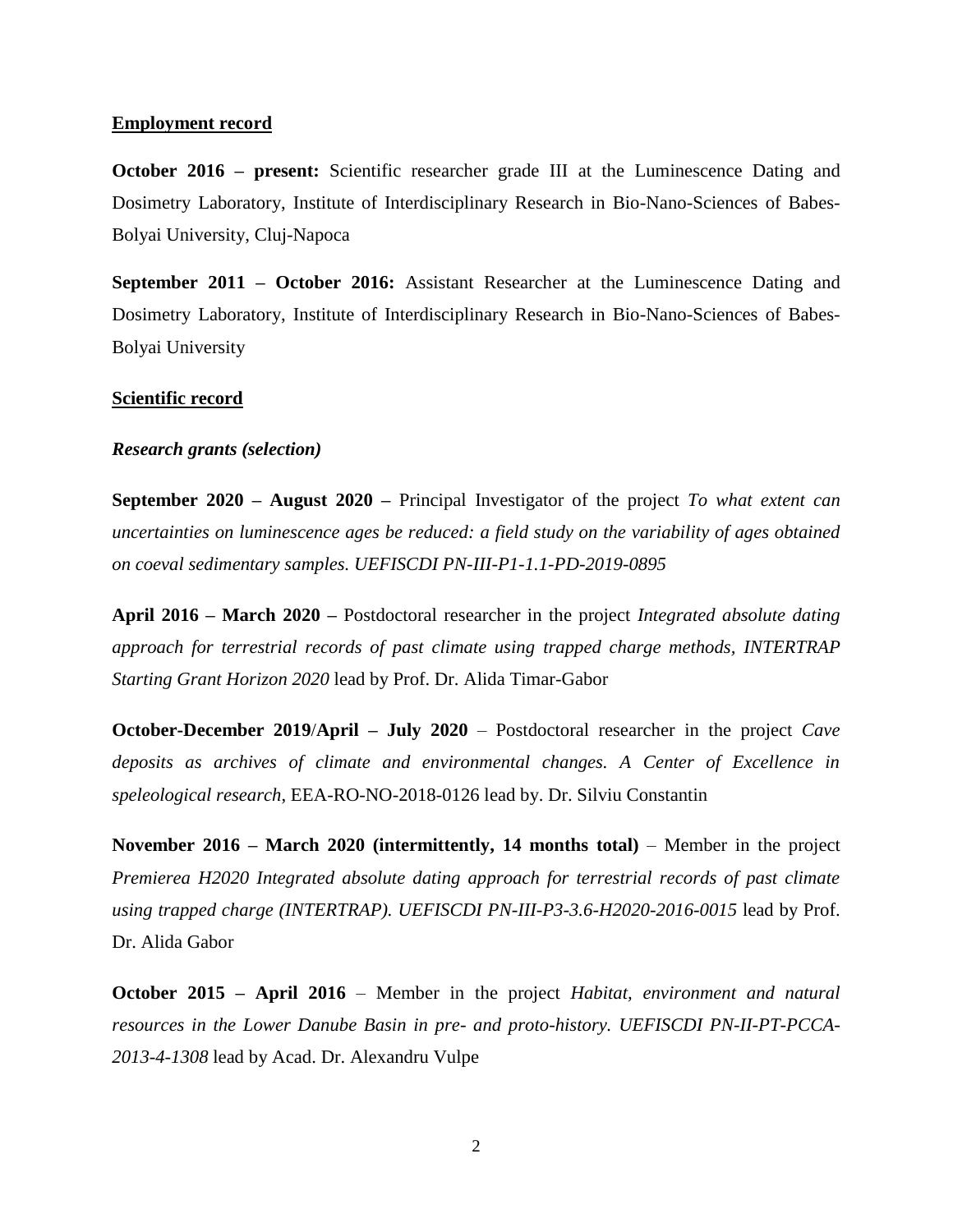**November 2011 – October 2014** – Member in the project: *Dating the Romanian Part of the European Loess Belt Using Luminescence TE/ CNCS-UEFISCDI PN II-RU-TE-2011-3-0062* lead by Dr. Alida Timar-Gabor.

## *Book chapters:*

**1.** Alida Timar-Gabor, Cristian Panaiotu, Daniel Veres, Cristian Necula, **Daniela Constantin**, chapter*"The lower Danube loess, new age constraints from luminescence dating, magnetic proxies and isochronous tephra markers"* in volume *LANDFORM DYNAMICS AND EVOLUTION IN ROMANIA*(Editors: Maria Rădoane and Alfred Vespremeanu-Stroe), **Springer Geography** 2016, ISSN: 2194-315X.

<http://www.springer.com/series/10180?detailsPage=titles&token=prtst0416p>

**2.** Alida Timar-Gabor, **Daniela Constantin**, Valentina Anechitei-Deacu,IonelaŞteopoaie-Cârdan, *Capitol VII. Datareaprinluminescenţăstimulată optic(pag. 263-344)*  in*Dozimetrieprintermoluminescenţă (TL) şiluminescenţăstimulată optic (OSL): aplicaţiiînstudii de mediu*. Cluj-Napoca, PresaUniversitarăClujeană, **2013**, 400 p. ISBN 978- 973-595-534-2. (in Romanian).

### *ISI Thomson Reuters papers:*

- **1.** Avram, A., **Constantin, D**., Veres, D., Kelemen, S., Obreht, I., Hambach, U., Marković, S.B., Timar-Gabor, A., 2020. Testing polymineral post-IR IRSL and quartz SAR-OSL protocols on Middle to Late Pleistocene loess at Batajnica, Serbia. Boreas 49, 615-633. <https://onlinelibrary.wiley.com/doi/full/10.1111/bor.12442>
- **2.** Tecsa, V., Mason, J.A., Johnson, W.C., Miao, X., **Constantin, D.**, Radu, S., Magdas, D.A., Veres, D., Markovic. S.B., Timar-Gabor, A., 2020. Latest Pleistocene to Holocene loess in the central Great Plains: Optically stimulated luminescence dating and multi-proxy analysis of the Enders loess section (Nebraska, USA). Quaternary Science Reviews 229, 106130. <https://www.sciencedirect.com/science/article/pii/S0277379119305967>
- **3. Constantin, D.**, Veres, D., Panaiotu, C., Anechitei-Deacu, V., Groza, S.M., Begy, R.C., Kelemen, S., Buylaert, J.P., Hambach, U., Marković, S.B., Gerasimenko, N., Timar-Gabor, A., 2019: Luminescence age constraints on the Pleistocene-Holocene transition recorded in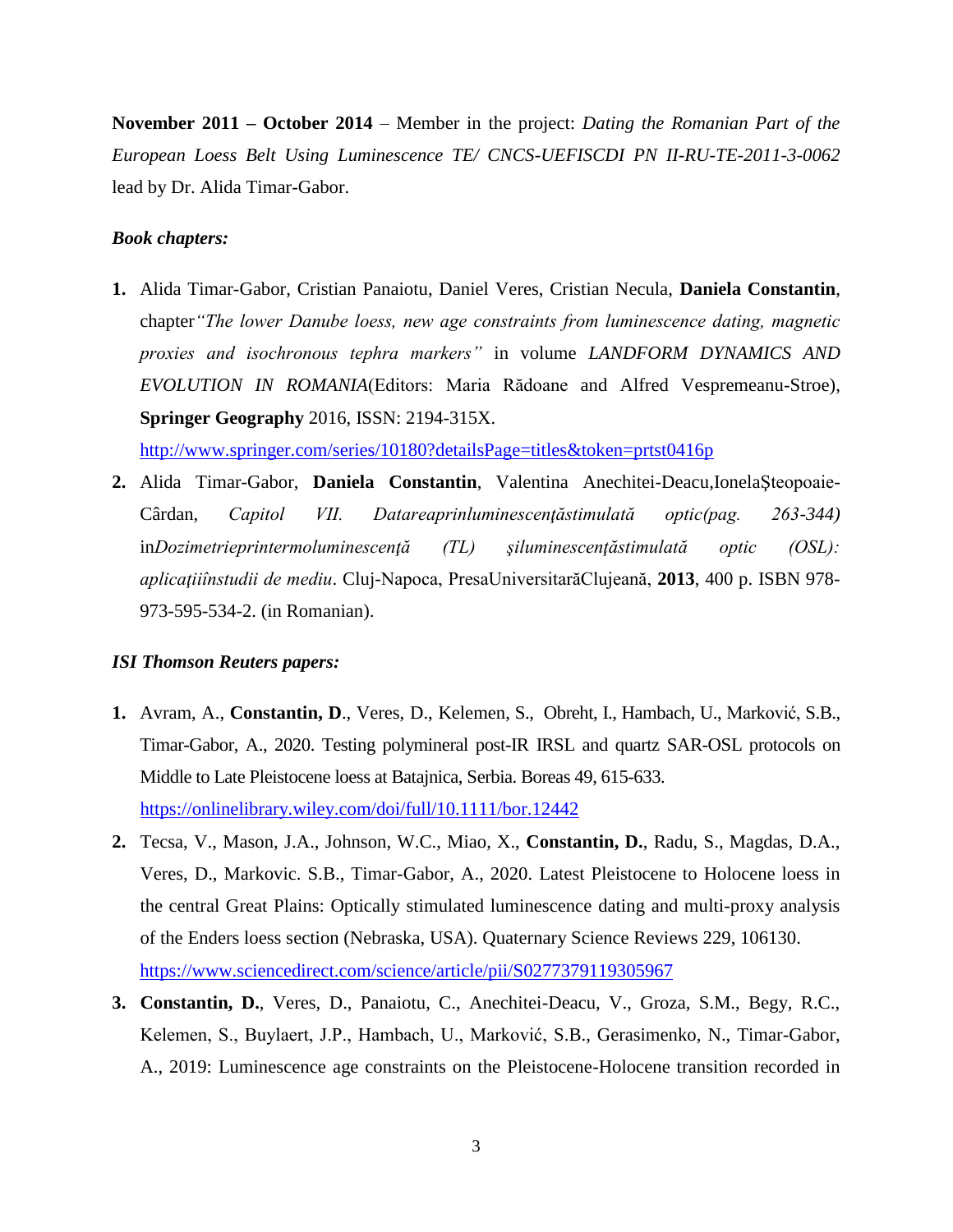loess sequences across SE Europe. Quaternary Geochronology 49, 71-77. WOS 000454376300013.

<https://www.sciencedirect.com/science/article/pii/S1871101417302388>

**4.** Anechitei-Deacu, V., Timar-Gabor, A., **Constantin, D**., Trandafir-Antohi, O., Valle, L.D., Fornós, J.J., Gómez-Pujol, L., Wintle, A.G., 2018. Assessing the maximum limit of SAR-OSL dating using quartz of different grain sizes. Geochronometria 45, 146-159. DOI 10.1515/geochr-2015-0092.

[https://content.sciendo.com/configurable/contentpage/journals\\$002fgeochr\\$002f45\\$002f1\\$0](https://content.sciendo.com/configurable/contentpage/journals$002fgeochr$002f45$002f1$002farticle-p146.xml) [02farticle-p146.xml](https://content.sciendo.com/configurable/contentpage/journals$002fgeochr$002f45$002f1$002farticle-p146.xml)

- **5.** Timar-Gabor, A., Buylaert, J.-P., Guralnik, B., Trandafir-Antohi, O., **Constantin, D**., Anechitei-Deacu, V., Jain, M., Murray, A.S., Porat, N., Hao, Q., Wintle, A.G., 2017. On the importance of grain size in luminescence dating using quartz. Radiation Measurements 106, 464-471.
- **6.** <https://www.sciencedirect.com/science/article/pii/S1350448717300446>
- **7.** Timar-Gabor A., **Constantin D**., Buylaert J.P., Jain M., Murray A.S., Wintle A.G., 2015. *Fundamental investigations of natural and laboratory generated SAR dose response curves for quartz in the high dose range*. Radiation Measurements 81, 150-156. <http://www.sciencedirect.com/science/article/pii/S1350448715000141>
- **8. Constantin D**., Jain M., Murray A.S., Buylaert, J.P., Timar-Gabor A., 2015. *Quartz luminescence response to a mixed alpha - beta field: Investigations on Romanian loess*. Radiation Measurements 81,110-115.

<http://www.sciencedirect.com/science/article/pii/S1350448715000025>

- **9.** Timar-Gabor A., **Constantin D**., Markovic S. B., Jain, M., 2015. *Extending the area of investigation of fine versus coarse quartz optical ages from the Lower Danube to the Carpathian Basin*. Quaternary International 388, 168-176. <http://www.sciencedirect.com/science/article/pii/S104061821400723X>
- **10. Constantin D**., Camenita A., Panaiotu C., Necula C., Codrea V., Timar-Gabor A., 2015. *Fine and coarse-quartz SAR-OSL dating of Last Glacial loess in Southern Romania*. Quaternary International 357, 33-43.

<http://www.sciencedirect.com/science/article/pii/S1040618214005229>

**11. Constantin D**., Begy R., Vasiliniuc S., Panaiotu, C., Necula C., Codrea V., Timar-Gabor A., 2014. *High resolution OSL dating of the Costinești section Romania using fine and*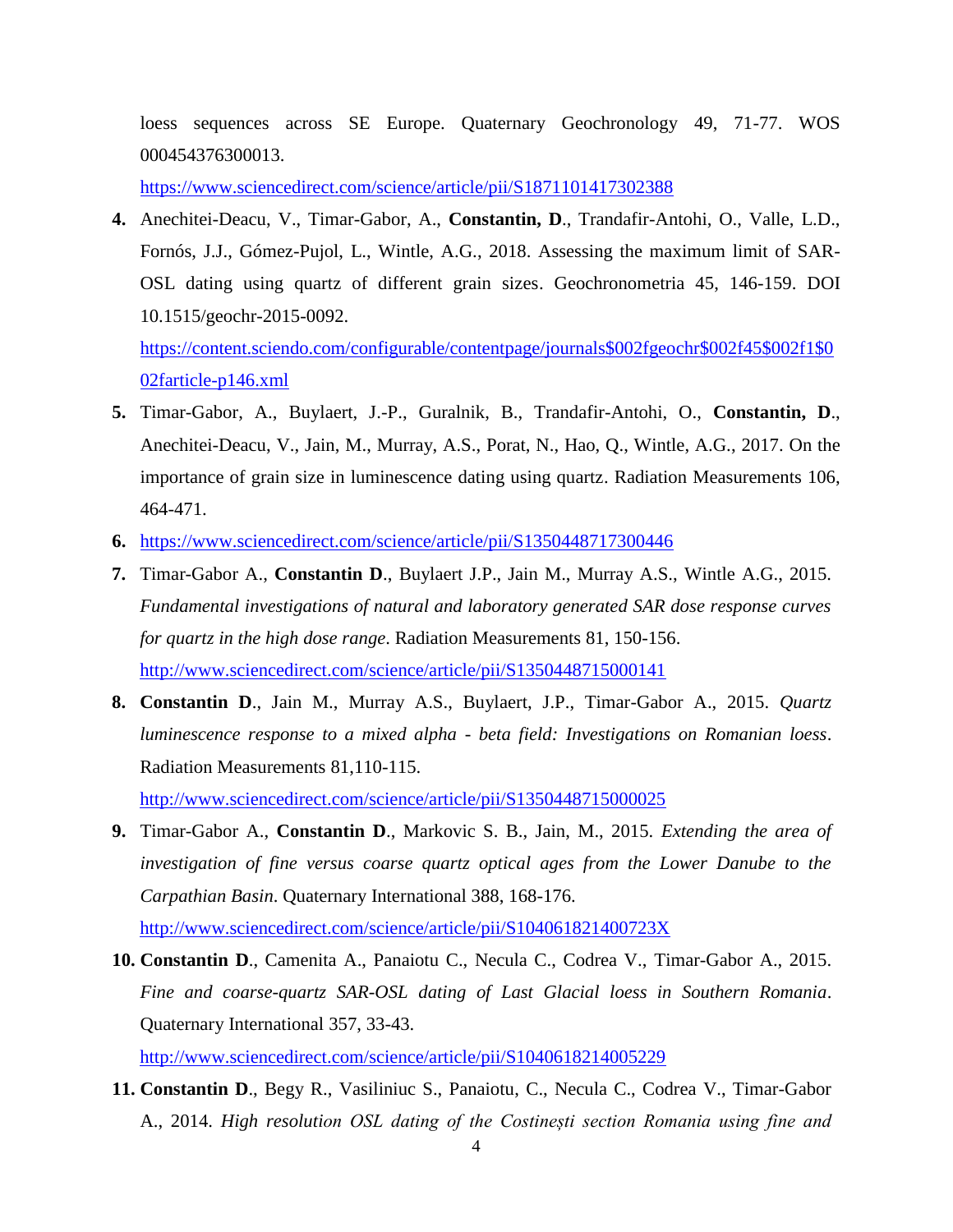*coarse quartz*. Quaternary International 334-335, 20-29. <http://www.sciencedirect.com/science/article/pii/S1040618213003492>

**12.** Corcea A.C., **Constantin D**., Anechitei V., Timar-Gabor A., Filipescu S., 2013. *SAR OSL dating of 63-90 µm quartz extracted from an Eemian (presumably lacustrine) sedimentary section at Floreşti on the Someşul Mic Valley.* Carpathian Journal of Earth and Environmental Sciences 8(1), 139-145.

<http://www.ubm.ro/sites/CJEES/viewTopic.php?topicId=303>

- **13. Constantin D**., Timar-Gabor A., Veres D., Begy R., Cosma C., 2013. *SAR-OSL dating of different grain-sized quartz froma sedimentary section in southern Romania interbedding the Campanian Ignimbrite/Y5 ash layer*. Quaternary Geochronology 10, 81-86. doi:10.1016/j.quageo.2012.02.012 <http://www.sciencedirect.com/science/article/pii/S1871101412000143>
- **14.** Veres D., Lane C.S., Timar-Gabor A., Hambach U., **Constantin D**., Szakács, A., Fülling, A., Onac, B.P., 2012. *The Campanian Ignimbrite/Y5 tephra layer – A regional stratigraphic marker for Isotope Stage 3 deposits in the Lower Danube region, Romania*. Quaternary International 293,22-33.

<http://www.sciencedirect.com/science/article/pii/S1040618212001231>

**15.** Timar-Gabor A., Vasiliniuc Ş., Vandenberghe D.A.G., **Constantin, D.**, Cosma, C., 2011. *Luminescence dating of archaeological materials and sediments in Romania using quartz*. Romanian Reports in Physics 63(4), 929-939. <http://www.rrp.infim.ro/>

*International conference attendance:* 13 international meetings contributing with 7 oral and 5 poster presentations (starting 2011).

*Students co-supervision*: Member in the guidance comitee of 7 PhD students (Pănescu Vlad, Avram Anca, Tecșa Viorica, Kelemen Szabolcs, Groza (Săcaciu) Mădălina, Radu Stelian, Laura del Valle Villalonga) out of which 3 are currently in the process of writing their thesis; Cosupervisor of 1 batchelor and 4 master's dissertations.

**Reviewer** in relevant journals in the field of luminescence dating: Radiation Measurements (Certificate of Excellence in Reviewing), Quaternary Geochronology, Palaeoecology Palaeoclimatology Palaeogeography, Geochronometria and Quaternary International.